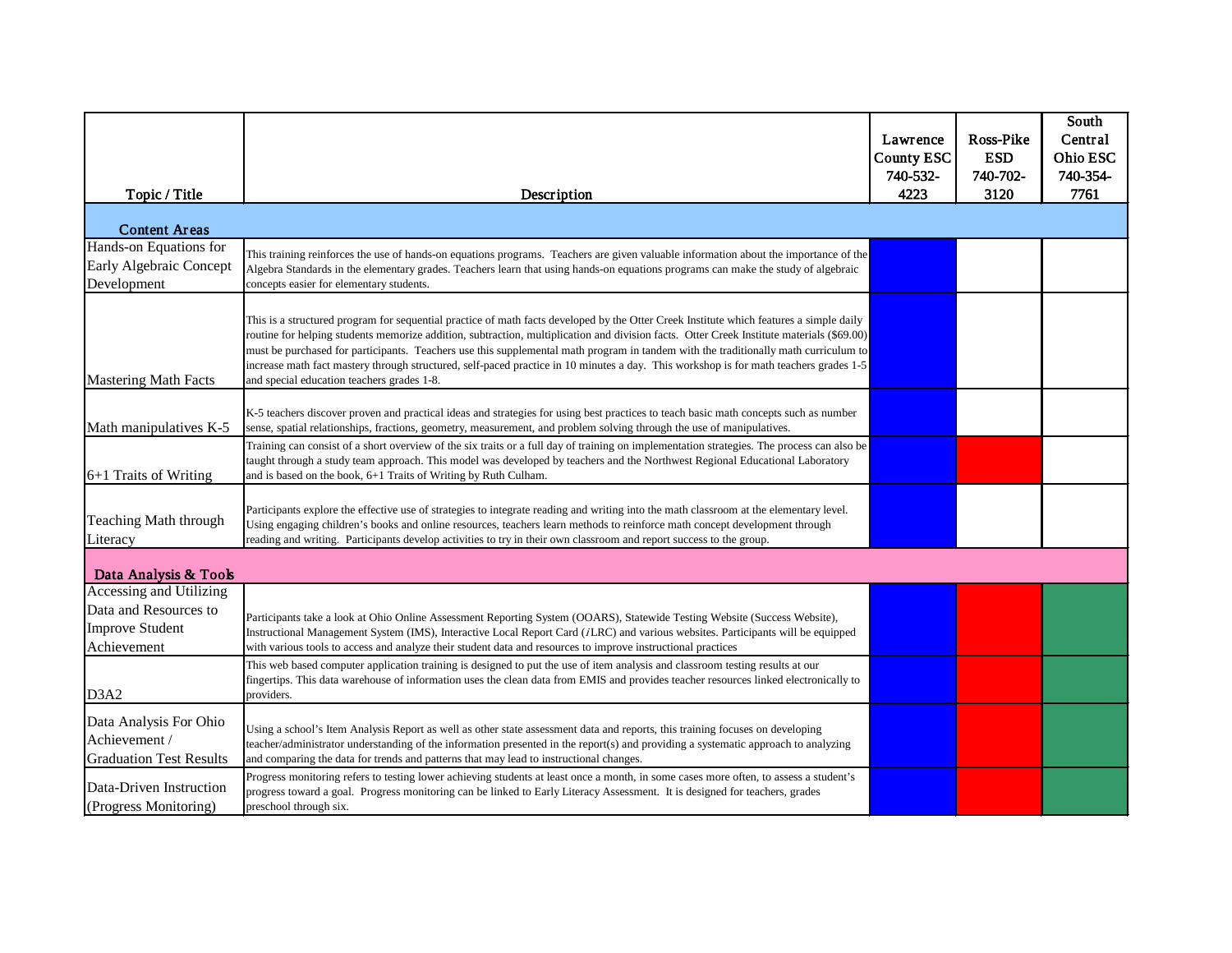| K-3 Diagnostic                                        | ESC personnel can assist with the facilitation of the state diagnostic assessment. Opportunities for learning include how to administer                                                                                                                                                                                                                                                                                                                                                                                                                             |  |  |
|-------------------------------------------------------|---------------------------------------------------------------------------------------------------------------------------------------------------------------------------------------------------------------------------------------------------------------------------------------------------------------------------------------------------------------------------------------------------------------------------------------------------------------------------------------------------------------------------------------------------------------------|--|--|
| Assessments                                           | the diagnostics, how to interpret scoring results, what to do with the data, and how data can drive instruction.                                                                                                                                                                                                                                                                                                                                                                                                                                                    |  |  |
| Understanding<br>Accountability for School<br>Leaders | Learn how to utilize the accountability measures and data to facilitate and implement effective strategies and practices to improve<br>student achievement at the district and building level. Participants will leave with a greater understanding of Ohio's Accountability<br>System along with district, building and classroom strategies to improve their district and school rating.                                                                                                                                                                          |  |  |
| Understanding<br>Accountability for<br>Teachers       | Learn how to utilize the accountability measures and data to facilitate and implement effective strategies and practices to improve<br>student achievement at the building and classroom level. Participants will leave with a greater understanding of Ohio's<br>Accountability System and building and classroom strategies to improve their school's rating.                                                                                                                                                                                                     |  |  |
| Value Added                                           | This professional development series is designed to teach participants the rationale of using value added analysis in Ohio, and the ins<br>and outs of how to read the reports and interpret the data.                                                                                                                                                                                                                                                                                                                                                              |  |  |
| <b>Entry Year</b>                                     |                                                                                                                                                                                                                                                                                                                                                                                                                                                                                                                                                                     |  |  |
| Entry Year / Mentor<br>Program                        | The program has grown, developed and been modified over the past decade to enhance the growth of mentors and entry year teachers<br>and to comply with state requirements and recommendations. Sessions on this topic would include program overview and guidelines,<br>professional development activities for mentors and entry year teachers, and several levels of programming designed to meet the<br>needs of beginning educators who hold a variety of state teaching credentials and are in various stages of their early professional<br>careers.          |  |  |
| Pathwise Training for Mentors                         | This three-day training is required for any educator who wishes to serve as a mentor in the Entry Year Program. The first two days of<br>training introduce participants to the four domains and nineteen criteria which comprise the Pathwise/Praxis Framework used in Ohio<br>to assess the performance of beginning teachers. The third day focuses on the roles and responsibilities of the mentor and develops<br>skills needed to be successful in providing support, assistance, and coaching for an entry year teacher.                                     |  |  |
| Safety and Violence Prevention<br>Training            | This training is designed to fulfill requirements of ORC 3319.073 for K-6 school personnel. Participants will learn how to identify<br>child abuse as well as student behavioral health issues such as depression, suicidal thinking, substance abuse and bullying. This<br>training also provides information on seeking appropriate community referrals when necessary. This four-hour training must be<br>provided every 5 years for all K-6 personnel in your districts and will be offered through Entry Year Programs for new staff.                          |  |  |
| Leadership &                                          |                                                                                                                                                                                                                                                                                                                                                                                                                                                                                                                                                                     |  |  |
| Professionalism                                       |                                                                                                                                                                                                                                                                                                                                                                                                                                                                                                                                                                     |  |  |
| Administrative<br><b>Leadership Series</b>            | Participants can select from training designed around current research in improving leadership skills from a variety of sources, which<br>include Good to Great, What Great Teachers Do Differently, What Great Principals Do Differently, The Power of a Positive No,<br>Our Iceberg is Melting, and The Fred Factor. Participants will leave with an understanding of the leadership skills and concepts on<br>which the selected book is based and will have the opportunity to use activities and discussions to build in-depth knowledge and<br>comprehension. |  |  |
| Collaboration & Team<br><b>Building</b>               | Participants will work in building teams to develop a plan for collaboration and team building that will help the school better meet the                                                                                                                                                                                                                                                                                                                                                                                                                            |  |  |
| Developing a                                          | academic and social needs of all students.                                                                                                                                                                                                                                                                                                                                                                                                                                                                                                                          |  |  |
| Performance-Based                                     |                                                                                                                                                                                                                                                                                                                                                                                                                                                                                                                                                                     |  |  |
| Teacher (Administrator)                               |                                                                                                                                                                                                                                                                                                                                                                                                                                                                                                                                                                     |  |  |
| <b>Evaluation System</b>                              | Training on this topic would provide guidance to schools or districts who wish to revise their current evaluation system to a system<br>based on specific criteria and a performance rubric designed to promote growth and improvement.                                                                                                                                                                                                                                                                                                                             |  |  |
|                                                       |                                                                                                                                                                                                                                                                                                                                                                                                                                                                                                                                                                     |  |  |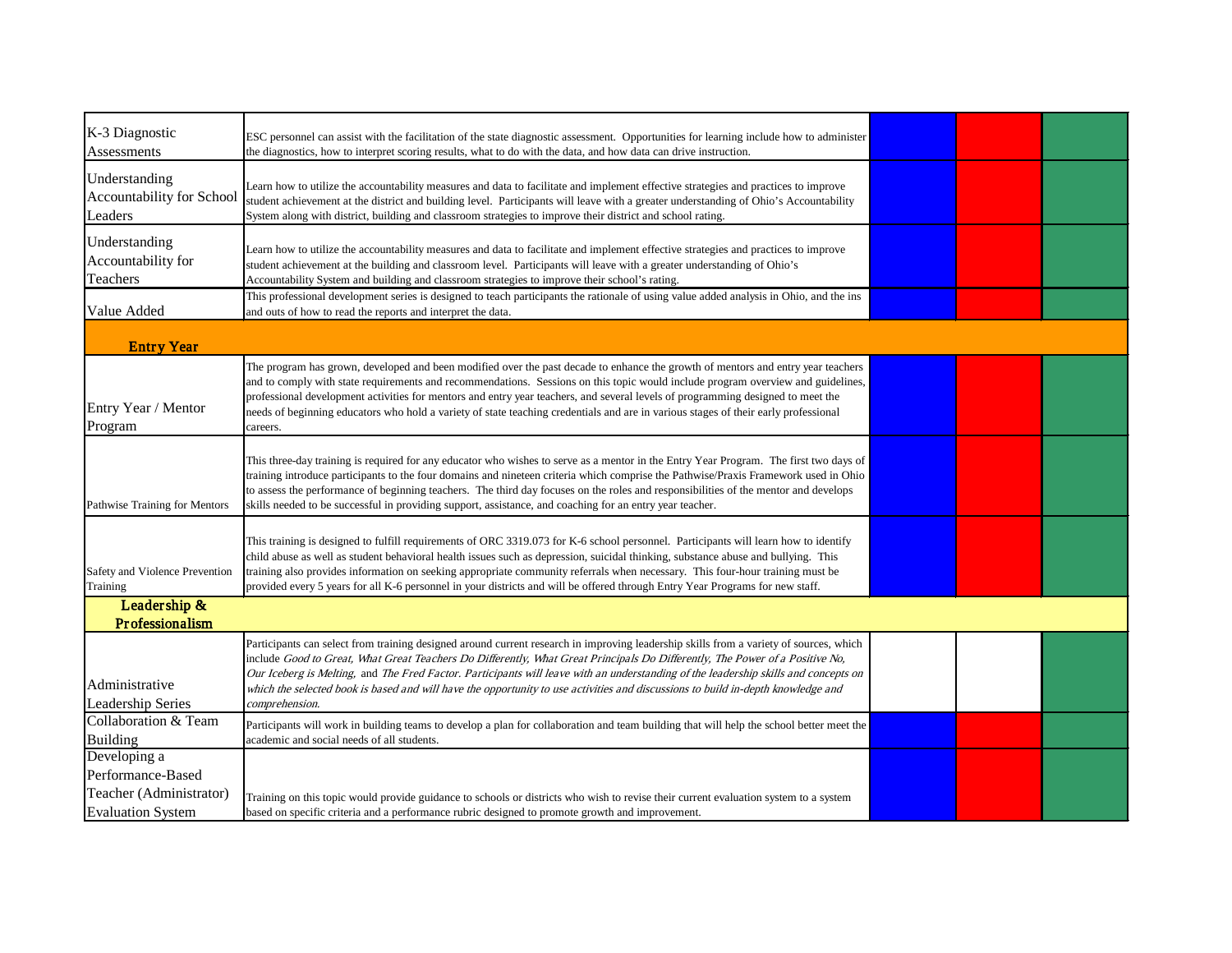| Licensure / LPDC / IPDP                                 | Although the concept of the Local Professional Development Committee varies widely from district to district, this session can help<br>educators develop a better understanding of the state licensure system, the roles, responsibilities, and operations of a local<br>professional development committee, and the objectives and components of a successful Individual Professional Development Plan.                                                                                                                         |  |  |
|---------------------------------------------------------|----------------------------------------------------------------------------------------------------------------------------------------------------------------------------------------------------------------------------------------------------------------------------------------------------------------------------------------------------------------------------------------------------------------------------------------------------------------------------------------------------------------------------------|--|--|
| Principal Walk-through<br>Development                   | This session will help building principals develop a simple walk-through tool which meets the needs for a particular building with its<br>unique characteristics. The training can be for an individual principal or all principals in a district. The focus of the development of<br>this tool is on best practices which could be observed and documented using a three to five minute classroom walk-through.                                                                                                                 |  |  |
| <b>Quality Systems Training</b>                         | Training participants can include administrators, teachers, and support staff. Traits and practical implementation strategies will be<br>discussed for systems change. Classroom and building wide decision making using the PDSA Cycle will integrated for easy<br>implementation into both of these settings. An overview of the Baldrige System will be included in the training, with the focus of the<br>training being on implementation of quality tools in the classroom and building setting.                           |  |  |
| <b>Strength Based Teaching</b><br>and Leading           | This workshop enables participants to see how success in any organization is based on an individual's strengths and the opportunity to<br>work within the parameters of those strengths. Administrators will be provided with information about how to use strengths<br>identification to select personnel who will best fill the needs of the district, building, grade level teams, and students. Participants will<br>also be shown how to identify their own strengths and ways to succeed based on these strengths.         |  |  |
| <b>Student-Led Conferences</b>                          | This training is designed to assist teachers with the planning, preparation, and implementation of student led conferences which<br>directly involve students in conferencing about their learning. The research of Richard Stiggins provides the foundation for this<br>process which can revolutionize the traditional parent-teacher conference process that takes place in most schools.                                                                                                                                     |  |  |
| Literacy & Learning                                     |                                                                                                                                                                                                                                                                                                                                                                                                                                                                                                                                  |  |  |
| Adolescent Literacy-<br>Reading in the Content<br>Areas | This workshop is designed for middle school and/or high school educators who are working with struggling readers. It provides an<br>overview of content area reading instruction and engages participants in applying strategies for vocabulary development, reading<br>strategies for narrative text and informational text as well as reflective strategies.                                                                                                                                                                   |  |  |
| <b>Early Literacy</b><br>Assessment                     | Early Literacy Assessment are a set of standardized, individually administered measures of early literacy skills based on the research<br>of Dr. Roland Good. They are designed to be short (one minute) fluency measures used to regularly monitor the development of pre-<br>reading, early reading skills, and reading skills through sixth grade.                                                                                                                                                                            |  |  |
| <b>KRA-L</b>                                            | The Kindergarten Readiness Assessment-Literacy assesses a child's ability to fluently name letters, identify and create rhyming words,<br>identifying initial sounds or words, repeat sentences and answer questions. Elementary Supervisors can assist with the facilitation of<br>the KRA-L. Training can be given in how to administer the KRA-L. In addition, assistance can be given in the administration of the<br>assessment, how to interpret scores, what to do with the data, and how the data can drive instruction. |  |  |
| Learning with the Brain                                 |                                                                                                                                                                                                                                                                                                                                                                                                                                                                                                                                  |  |  |
| in Mind                                                 | Learn the latest research on how the brain learns. Learn how moving with your kids can increase reading achievement.                                                                                                                                                                                                                                                                                                                                                                                                             |  |  |
| <b>Literacy Study Teams</b>                             | A literacy study team consists of 6 to 20 teachers within a district or building. These teams meet during a specific time period for an<br>in-depth study of the research relating to the five essential components of good literacy instruction. Teams will use research-based<br>text. Training will include development of a literacy plan.                                                                                                                                                                                   |  |  |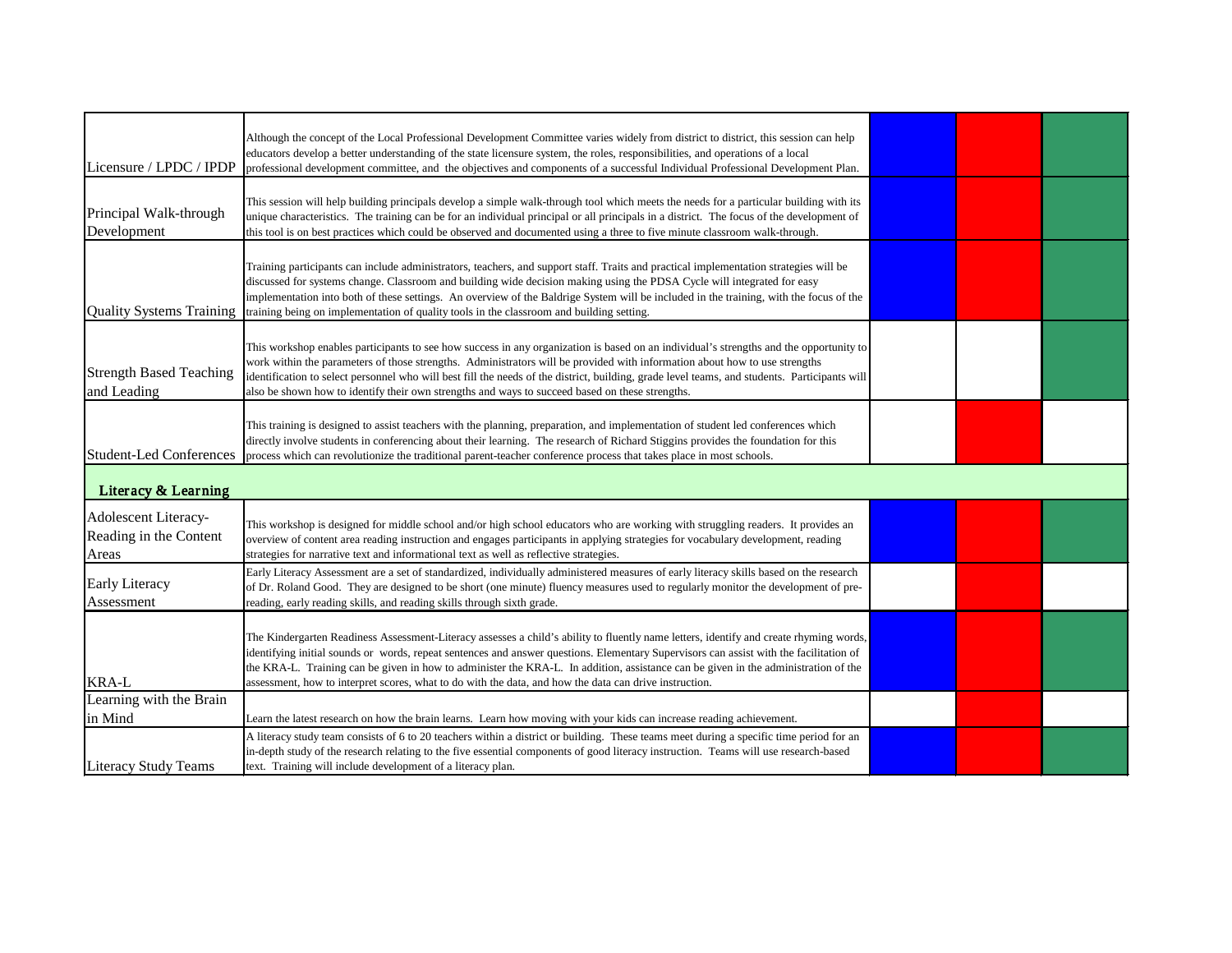| Putting the Pieces<br>Together                                                   | This professional development is a series of four workshops with nationally recognized speakers. Beginning with Session I,<br>participants learn the functions of the brain and how they affect learning, as well as classroom strategies. Session II involves the use of<br>movement and learning, where participants will get up and move. Participants learn techniques of physical activity as they relate to<br>the brain and academic achievement. Session III teaches how physical activity impacts student achievement and attention deficit<br>disorder. Participants learn interactive tools and strategies easily implemented in the classroom for improved student learning. Session<br>IV ties all of the sessions together. Our final session puts the work from the prior three sessions with literacy and how the connections<br>are made for improved student achievement. |  |  |
|----------------------------------------------------------------------------------|---------------------------------------------------------------------------------------------------------------------------------------------------------------------------------------------------------------------------------------------------------------------------------------------------------------------------------------------------------------------------------------------------------------------------------------------------------------------------------------------------------------------------------------------------------------------------------------------------------------------------------------------------------------------------------------------------------------------------------------------------------------------------------------------------------------------------------------------------------------------------------------------|--|--|
| <b>Readwell</b>                                                                  | Readwell is a research-based primary reading program that is intended for first grade students and second and third grade remedial<br>students. It can be used as an intervention for students who are experiencing difficulty with phonemic awareness and the alphabetic<br>principle. The program contains systematic phonics in a fully decodable text. The program has rich thematic content with multiple<br>genres.                                                                                                                                                                                                                                                                                                                                                                                                                                                                   |  |  |
| <b>Strategies for Struggling</b><br>Readers                                      | This professional development will address the how early literacy assessment can act as the starting point for designing intervention<br>for struggling readers. Training will focus on a variety of activities and strategies that can be used when working with struggling<br>readers. Find out what works, what doesn't and what every student needs to become a proficient, more fluent reader.                                                                                                                                                                                                                                                                                                                                                                                                                                                                                         |  |  |
| Wilson Language<br>Training                                                      | This training offers a tiered approach to prevention and intervention in an intensive program model that puts research into practice. It<br>is a multi-sensory structured reading and spelling program that can be used for regular education students, for students who are<br>unresponsive to traditional teaching techniques or for individuals who have difficulty with written language in the areas of decoding<br>and spelling.                                                                                                                                                                                                                                                                                                                                                                                                                                                      |  |  |
| Special Needs / At-Risk                                                          |                                                                                                                                                                                                                                                                                                                                                                                                                                                                                                                                                                                                                                                                                                                                                                                                                                                                                             |  |  |
| <b>Alternative Assessment</b>                                                    | This training is usually offered by the SST in cooperation with the Ross-Pike ESD. It is intended for Administrators, Special Ed.<br>Directors, and Special Ed. Teachers. The training outlines the procedures for conducting an Alternative Assessment with students<br>who have the most severe disabilities (primarily Multiple Disability) and guides participants through the paperwork that must be<br>submitted to the Ohio Department of Education.                                                                                                                                                                                                                                                                                                                                                                                                                                 |  |  |
| Developing Special<br><b>Education Through a</b><br><b>Continuum of Services</b> | Inclusion training is designed for administrators, special ed. and regular ed. teachers. The training focuses on the necessary elements<br>to make Special education work for all students. Participants learn strategies and differences from the resource room to full inclusion.                                                                                                                                                                                                                                                                                                                                                                                                                                                                                                                                                                                                         |  |  |
| Framework for<br><b>Understanding Poverty</b>                                    | This researched-based program focuses on the work of Dr. Ruby Payne and helps educators develop an understanding of the culture<br>of poverty and how it impacts our students in their daily lives and their learning experience. The training can be provided in several<br>levels of complexity from a brief two-hour overview to a full two-day seminar and can include small-group follow-up work with<br>educators who wish to implement strategies.                                                                                                                                                                                                                                                                                                                                                                                                                                   |  |  |
| Gifted: The Student, The<br>Standards, The Services                              | Particular emphasis will be given to the new Operating Standards (approved March, 2008). Understanding the gifted student will be<br>explained and discussed, and some of the myths about gifted student will be dispelled. Also covered will be the options for effective<br>services, and understanding how to match services to students' needs.                                                                                                                                                                                                                                                                                                                                                                                                                                                                                                                                         |  |  |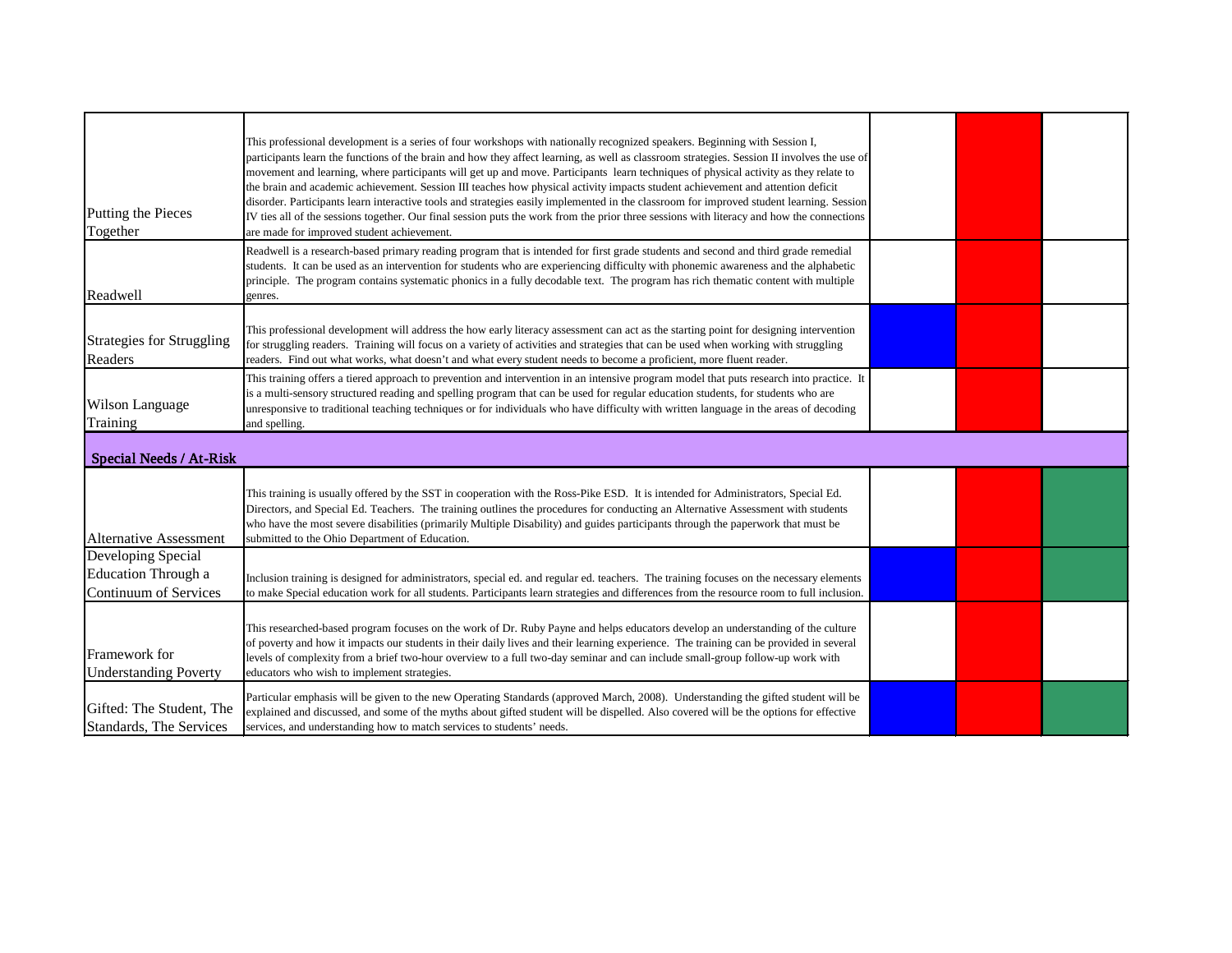| Improving Access to the<br>General Curriculum for<br><b>Students with Disabilities</b><br>Through Collaborative<br>Teaching | During this presentation participants—general educators and intervention specialists—are introduced to many opportunities to create<br>a collaborative classroom setting. Discussion about the differences between co-teaching and inclusion will allow all educators to<br>become familiar with strategies and approaches being utilized in many districts. Throughout the illustrations of the different model<br>approaches the presentation will include the various stages, from beginning to collaborative, that happen with each and assessments<br>that could be integrated into the classroom setting. The outcome of this presentation will enhance the knowledge of co-teaching and<br>create a starting point for teachers that want to create a collaborative classroom. |  |  |
|-----------------------------------------------------------------------------------------------------------------------------|---------------------------------------------------------------------------------------------------------------------------------------------------------------------------------------------------------------------------------------------------------------------------------------------------------------------------------------------------------------------------------------------------------------------------------------------------------------------------------------------------------------------------------------------------------------------------------------------------------------------------------------------------------------------------------------------------------------------------------------------------------------------------------------|--|--|
| <b>Intervention Assistance</b>                                                                                              |                                                                                                                                                                                                                                                                                                                                                                                                                                                                                                                                                                                                                                                                                                                                                                                       |  |  |
| Team / Response to<br>Intervention                                                                                          | This training is designed to lead building principals, special education coordinators, and building teams through a process of building<br>effective intervention assistance teams and how to build a delivery system to identify to responses to interventions.                                                                                                                                                                                                                                                                                                                                                                                                                                                                                                                      |  |  |
| Inclusion, Grading and                                                                                                      |                                                                                                                                                                                                                                                                                                                                                                                                                                                                                                                                                                                                                                                                                                                                                                                       |  |  |
| Interventions: How to                                                                                                       |                                                                                                                                                                                                                                                                                                                                                                                                                                                                                                                                                                                                                                                                                                                                                                                       |  |  |
| Align your Building for<br>Services                                                                                         | This session is designed to broaden an administrator's understanding of inclusion, grading and interventions available to at-risk and<br>special education students. This session is based on the work of Margaret Searle, Dr. Lyn Canady, and Dr. Edward Lentz.                                                                                                                                                                                                                                                                                                                                                                                                                                                                                                                      |  |  |
| Non-Violent Crisis<br>Intervention                                                                                          | This training focuses on the management of disruptive, assaultive or out of control behavior in youth. The training is usually offered<br>during the summer for any interested teacher or administrator.                                                                                                                                                                                                                                                                                                                                                                                                                                                                                                                                                                              |  |  |
| <b>Progress Book Special</b><br>Services Module (SSEM)                                                                      | This training is designed to teach participants how to use this technology to write IEP's, ETR's, and all the required special education<br>forms. In addition this training may be modified and designed for EMIS Coordinators for how to use the data collection and date<br>event code pages for EMIS extraction to benefit districts.                                                                                                                                                                                                                                                                                                                                                                                                                                             |  |  |
| <b>Standards Based IEP</b><br>Training                                                                                      | Intended for special ed. teachers and others who write IEP's, this training is designed to help participants write compliant and quality<br>IEP's. Participants learn the necessary components of writing in present level of performance, determining the needs of the students,<br>and writing measurable goals and objectives.                                                                                                                                                                                                                                                                                                                                                                                                                                                     |  |  |
| Supporting the Under-<br><b>Resourced Learner</b>                                                                           | Learn how to build mental, language and relationship and other resources in your teaching. Training is designed around the work of<br>Dr. Ruby Payne, Under-Resourced Learners: 8 Strategies to Boost Student Achievement.                                                                                                                                                                                                                                                                                                                                                                                                                                                                                                                                                            |  |  |
| <b>Standards Based</b>                                                                                                      |                                                                                                                                                                                                                                                                                                                                                                                                                                                                                                                                                                                                                                                                                                                                                                                       |  |  |
| Instruction &                                                                                                               |                                                                                                                                                                                                                                                                                                                                                                                                                                                                                                                                                                                                                                                                                                                                                                                       |  |  |
| AIMSweb                                                                                                                     | AIMSweb is a formative assessment system that informs the teaching and learning process by providing continuous student<br>performance data and reporting improvement to parents, teachers, administrators to enable evidence-based evaluation and data-driven<br>instruction. ESD personnel can insist in the development, implementation and training of this progress monitoring tool.                                                                                                                                                                                                                                                                                                                                                                                             |  |  |
| Cooperative Learning - Making<br>it Work in Today's Classrooms                                                              | Participants will review the research behind cooperative learning and why it is "best practice." Kegan's strategies for cooperative<br>learning will be reviewed with an emphasis on those focused on higher-level thinking, communication, and social skills. Sessions can<br>be designed to fit any K-12 building's needs.                                                                                                                                                                                                                                                                                                                                                                                                                                                          |  |  |
| Developing a Classroom<br><b>Grading System</b>                                                                             | Participants in this session will have an opportunity to reflect upon how they are "grading" student learning, what the grade<br>represents, and consider some "outside the box" ideas that motivate and engage students in the process of measuring their own<br>learning. The research of Richard Stiggins and Jay McTigh is the foundation for this process which may lead teachers to rethink<br>student evaluation.                                                                                                                                                                                                                                                                                                                                                              |  |  |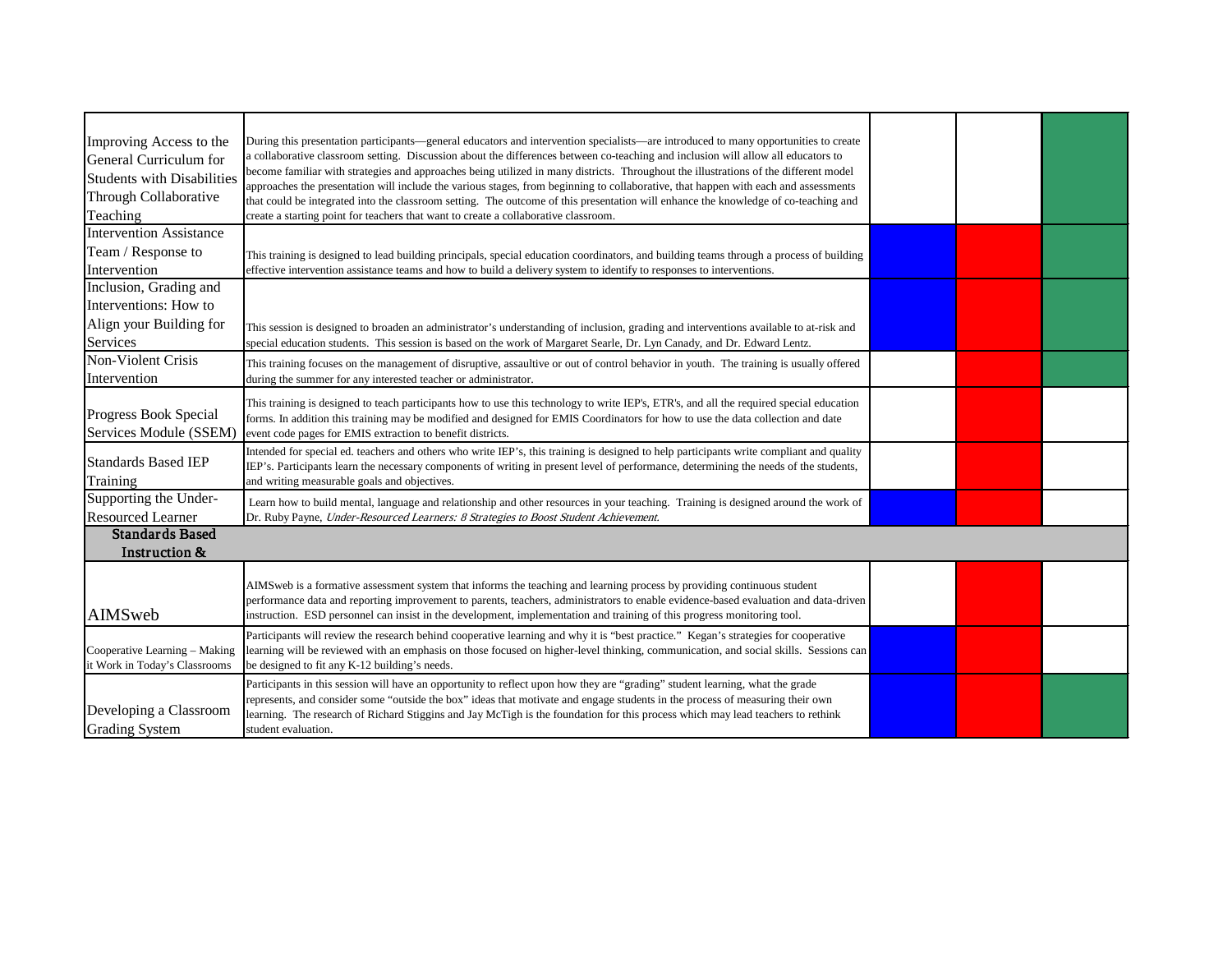| Developing Quarterly<br>Assessments to Improve<br><b>Student Achievement</b>                 | This presentation provides information on:<br>· Background and getting started,<br>• Beginning the work,<br>• Professional development needs addressed by the project,<br>• Where we are headed with the project,<br>• The role of the ESD staff.<br>This presentation can be shared in as little as one hour up to a half day.                                                                                                                                                                                                                                                                                                                  |  |  |
|----------------------------------------------------------------------------------------------|--------------------------------------------------------------------------------------------------------------------------------------------------------------------------------------------------------------------------------------------------------------------------------------------------------------------------------------------------------------------------------------------------------------------------------------------------------------------------------------------------------------------------------------------------------------------------------------------------------------------------------------------------|--|--|
|                                                                                              | Participants will learn how to pretest, appropriately group students, and provide effective instruction so that every student is<br>continuously progressing toward the grade level standards or moving beyond grade level requirements into accelerated curricula.<br>Training for teachers and principals can be provided through a short orientation and a follow-up day with those planning to<br>implement the strategies; however, the nature of the topic lends itself very well to a study group / action research approach where<br>Differentiating Instruction participants are involved in a continuous learn – apply – report cycle. |  |  |
| Marzano's 9                                                                                  | Based on the research of Robert Marzano, <i>Classroom Instruction that</i> Works is the foundations for this training. It is designed to<br>help teacher incorporate the nine instructional strategies that have the greatest payoff for student learning.                                                                                                                                                                                                                                                                                                                                                                                       |  |  |
| Ohio Achievement /<br>Graduation Test Prep &<br><b>Scoring Training</b>                      | Training includes some general information and test-taking strategies that are helpful for administrators, teachers, and students<br>preparing to give or take the Ohio Graduation Test. The training also involves a detailed look at short-answer and extended response<br>test items from the perspective of how they are scored so that teachers can assist students to be successful with the constructed<br>response portion of the test.                                                                                                                                                                                                  |  |  |
| <b>Power Standards</b>                                                                       | Identification of "Power Standards" is a process that will assist teachers in vertically aligning curriculum, writing standards-based<br>IEP's, and differentiating instruction. Teachers work with a subject area, first by grade level, then by grade level band, to prioritize<br>and cluster their grade level indicators.                                                                                                                                                                                                                                                                                                                   |  |  |
| <b>Standards Based</b><br><b>Teaching and Assessment</b>                                     | General or subject specific sessions can be provided that will focus on understanding the standards framework, planning and<br>implementing standards-based instruction and assessment. Participants learn to construct quality classroom assessments that mirror<br>Ohio's Achievement Tests and techniques to help prepare students for success on these high-stakes assessments.                                                                                                                                                                                                                                                              |  |  |
| Student Involved<br><b>Classroom Assessment</b>                                              | The work of Richard Stiggins is the focus for this professional development which is best implemented through a "learning team" of<br>educators who agree to study the book, Student Involved Classroom Assessment, to experiment with the implementation of the ideas<br>presented in the classroom with students, then to discuss and share their experiences. The objective of the study is to change the focus<br>of classroom assessment from assessment OF learning to assessment FOR learning.                                                                                                                                            |  |  |
| Written, Taught, and<br>Tested Curriculum: A<br><b>Blueprint for Classroom</b><br>Excellence | A building or district standards-based assessment map results from this training series. Teachers begin with a review of existing<br>curriculum maps or pacing guides and cluster indicators into reasonably sequenced sections. They establish clear criteria for<br>performance and interpret standards to coincide with the district's unique community and resources. Teacher focus on pre-<br>assessment, formative assessment, and summative assessment to ensure alignment with identified grade level indicators.                                                                                                                        |  |  |
| <b>School Improvement</b>                                                                    |                                                                                                                                                                                                                                                                                                                                                                                                                                                                                                                                                                                                                                                  |  |  |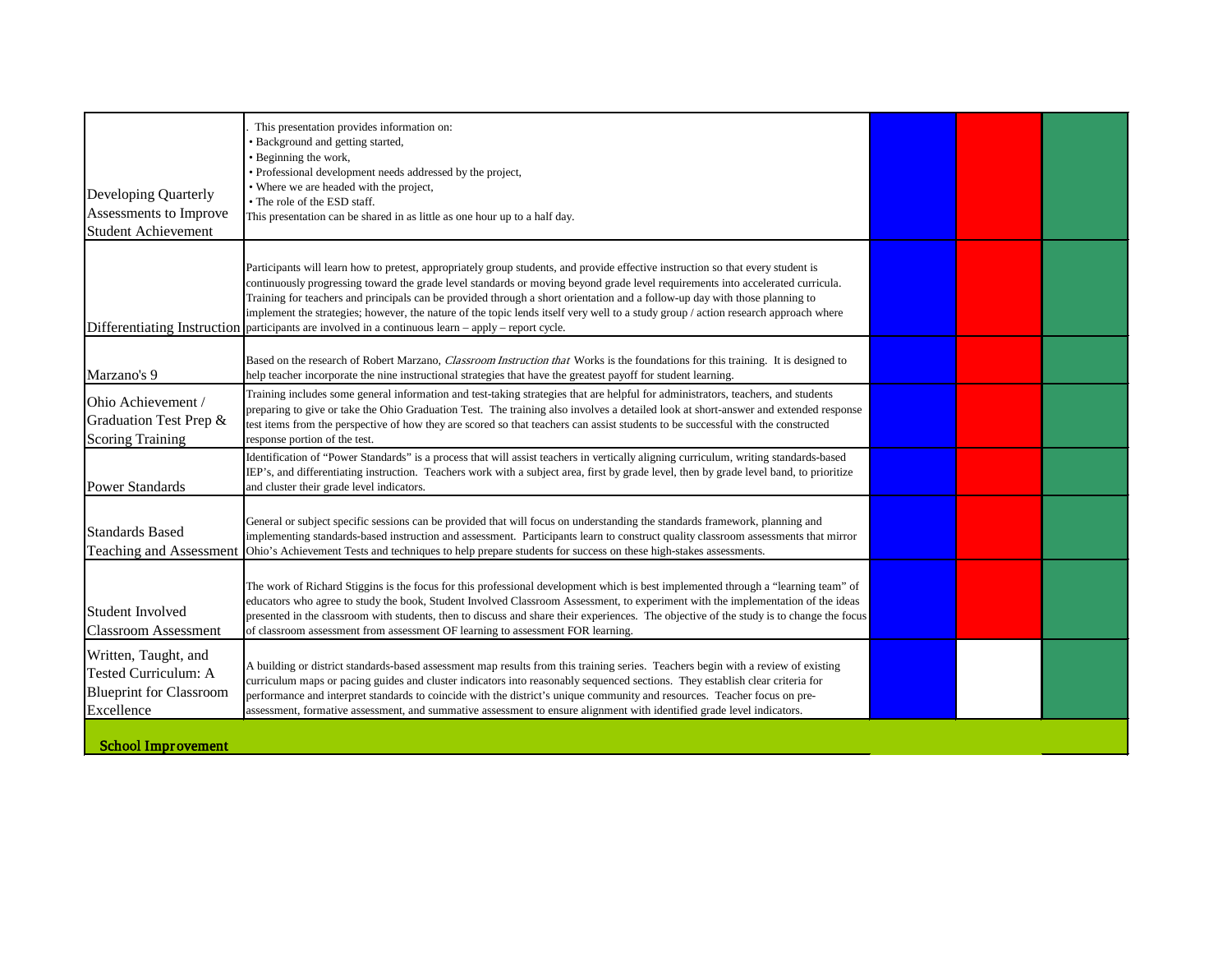| School Improvement<br>Process                      | This training is designed for teams of teachers and building administrators who are faced with the School Improvement designation.<br>The training will include basic premises for improvement and researched based strategies that have worked for others. A portion of<br>the training will be the reflection on current instructional strategies and systemic building processes, the school improvement plan and<br>data analysis of current performance data (Local Report Card Indicators, Performance Index, Adequate Yearly Progress). Teams will<br>be required to bring building performance data to the training. |  |  |
|----------------------------------------------------|------------------------------------------------------------------------------------------------------------------------------------------------------------------------------------------------------------------------------------------------------------------------------------------------------------------------------------------------------------------------------------------------------------------------------------------------------------------------------------------------------------------------------------------------------------------------------------------------------------------------------|--|--|
| South Regional<br><b>Curriculum Audit Process</b>  | Developed by the curriculum specialists of the South Region, this curriculum audit process uses a variety of data collection tools to<br>analyze the alignment between the delivery of instruction and standards, curriculum, instructional materials, and student assessment<br>measures used within specific subject areas and grade levels.                                                                                                                                                                                                                                                                               |  |  |
| <b>Surveys of Enacted</b><br>Curriculum            | This three-part program utilizes online resources and includes:<br>Introduction: Overview of SEC. Learn how to participate and begin planning your project.<br>- Survey: Register and complete survey.<br>- Data Workshop: Learn how to use SEC data.                                                                                                                                                                                                                                                                                                                                                                        |  |  |
| Textbook / Resource<br>Alignment process           | This process assists districts to insure textbooks and other resources are aligned with grade level indicators. The process can be used<br>with a team of teachers prior to textbook or resource selection or to allow teachers to identify gaps in current texts and resources so<br>that appropriate materials can be supplemented to insure seamless alignment with pacing guides and/or power standard.                                                                                                                                                                                                                  |  |  |
| Technology                                         |                                                                                                                                                                                                                                                                                                                                                                                                                                                                                                                                                                                                                              |  |  |
| Blackboard                                         |                                                                                                                                                                                                                                                                                                                                                                                                                                                                                                                                                                                                                              |  |  |
| Blogs, Wikis, and Social                           | Learn how to incorporate these exciting and engaging technology tools into your lessons to move learning in your classroom to the                                                                                                                                                                                                                                                                                                                                                                                                                                                                                            |  |  |
| Bookmarking                                        | 21 <sup>st</sup> Century.                                                                                                                                                                                                                                                                                                                                                                                                                                                                                                                                                                                                    |  |  |
| <b>First Class Email</b>                           |                                                                                                                                                                                                                                                                                                                                                                                                                                                                                                                                                                                                                              |  |  |
| Google Docs                                        | WP, spreadsheet, presentation                                                                                                                                                                                                                                                                                                                                                                                                                                                                                                                                                                                                |  |  |
| <b>Google Pages</b>                                | Web                                                                                                                                                                                                                                                                                                                                                                                                                                                                                                                                                                                                                          |  |  |
| <b>Internet Search Strategies</b><br>and Resources |                                                                                                                                                                                                                                                                                                                                                                                                                                                                                                                                                                                                                              |  |  |
| Microsoft Office                                   |                                                                                                                                                                                                                                                                                                                                                                                                                                                                                                                                                                                                                              |  |  |
| <b>Technology for Learning</b>                     | This engaging event will address the impact technology can have in the classroom, with the latest educational technology information<br>and resources. Resources will include the Ohio Department of Education's (ODE), Instructional Management System (IMS),<br>INFOhio, and Ohio Resource Center (ORC).                                                                                                                                                                                                                                                                                                                   |  |  |
| Web 2.0 Tools                                      |                                                                                                                                                                                                                                                                                                                                                                                                                                                                                                                                                                                                                              |  |  |
| World Is Flat                                      | This training is designed in cooperation with Battelle For Kids and The Ohio Department of Education for building leaders, and<br>teachers. Participants learn how the flattening of our world, based on the work of Thomas Friedman is effecting or can effect our<br>current education system and classroom instruction.                                                                                                                                                                                                                                                                                                   |  |  |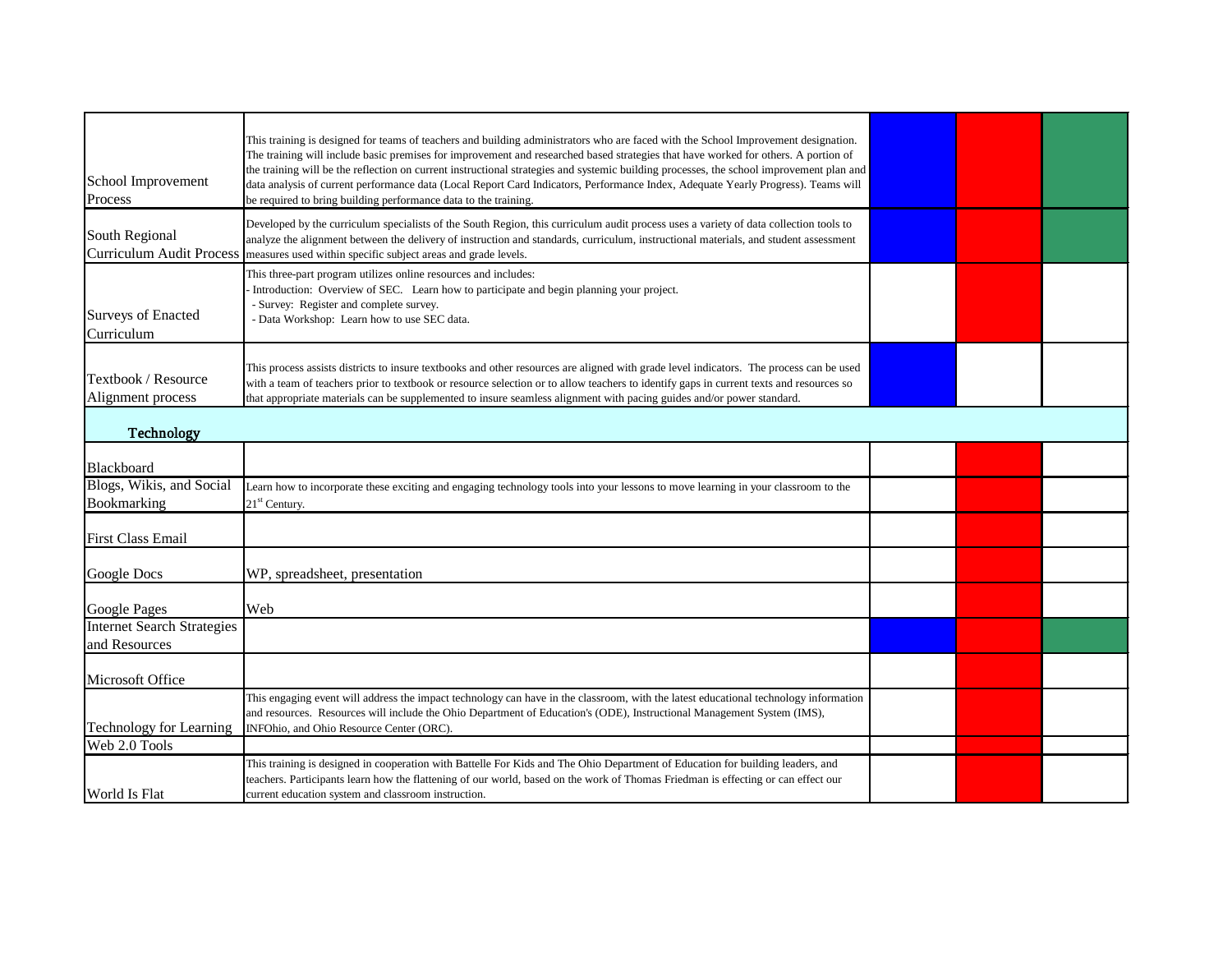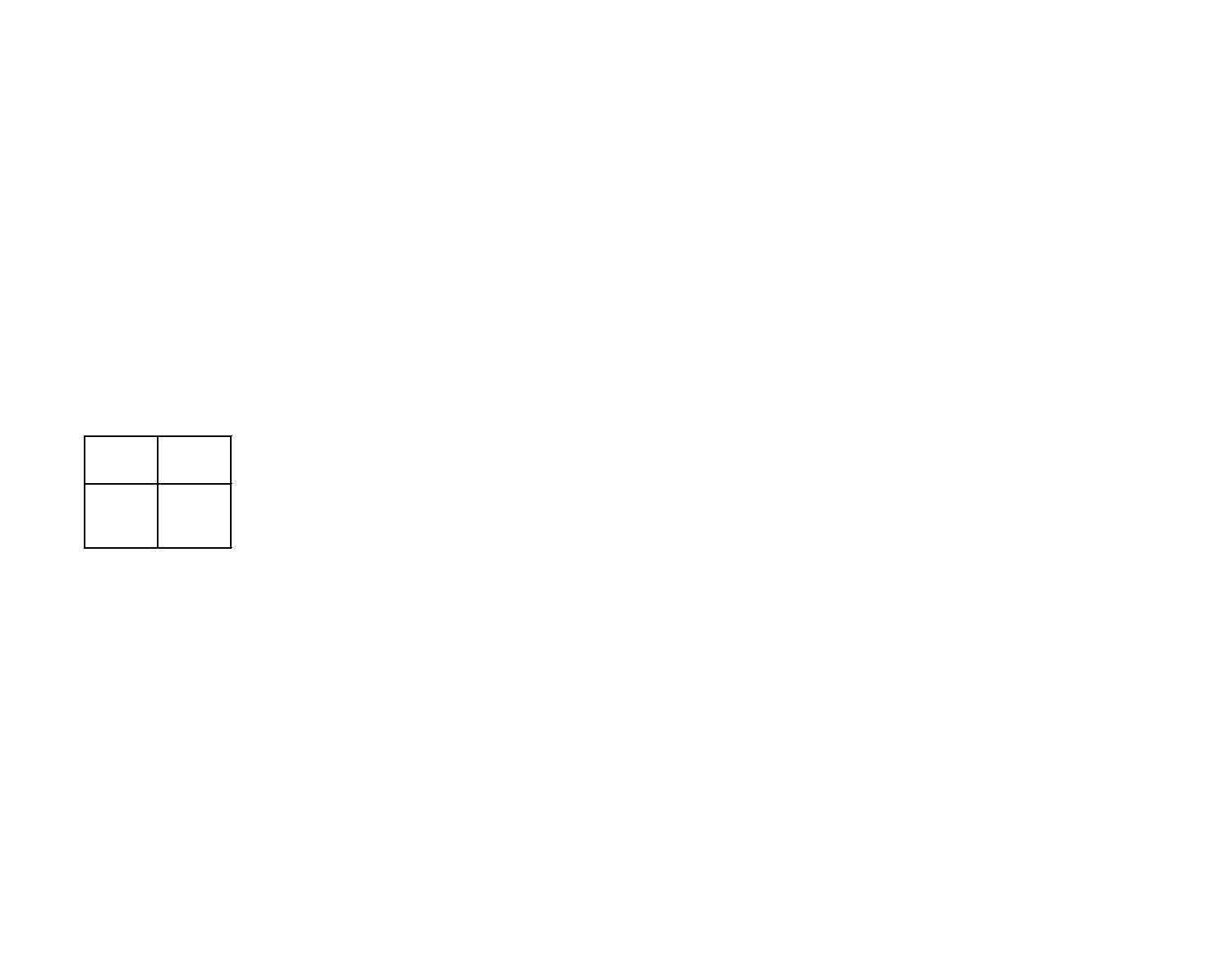



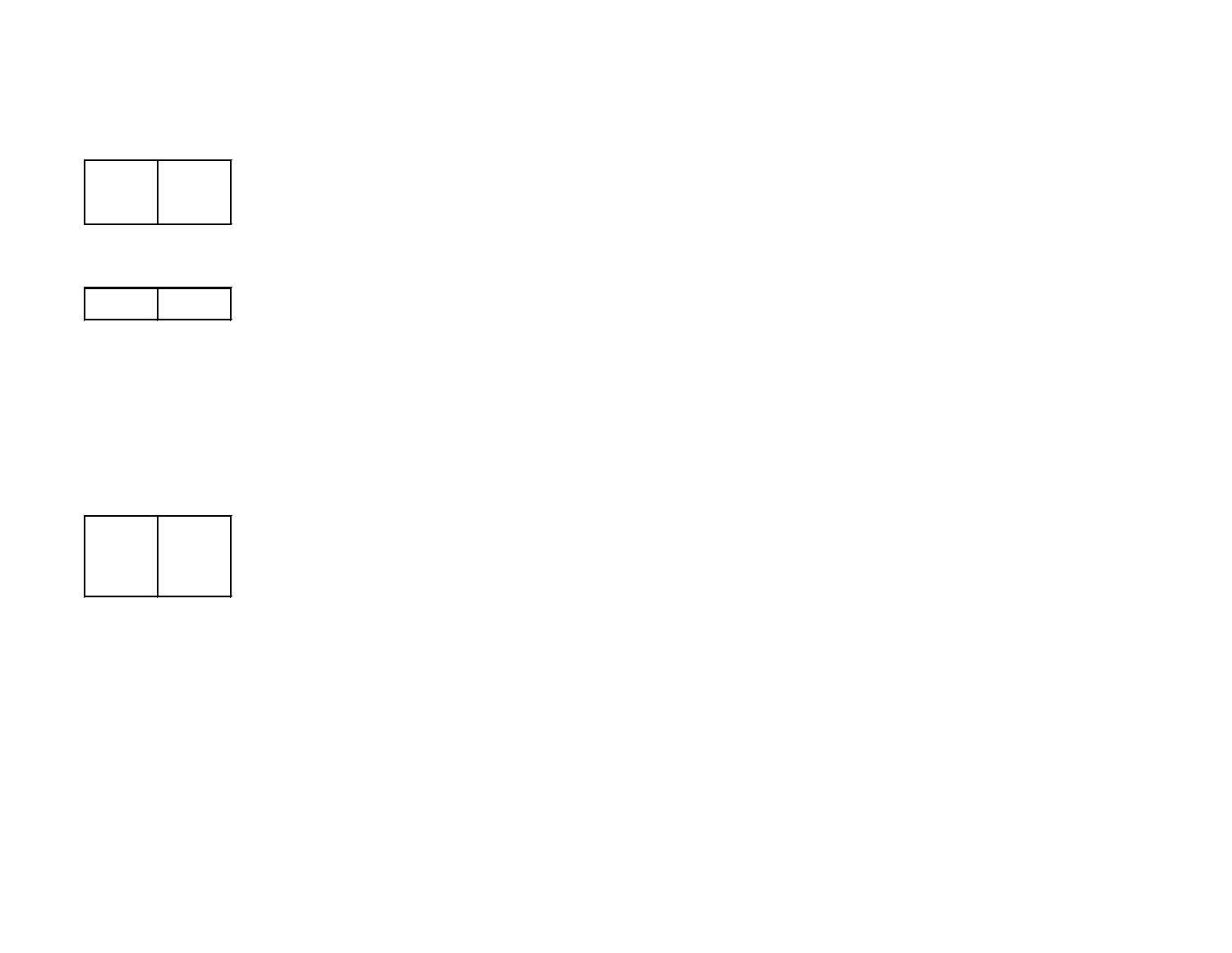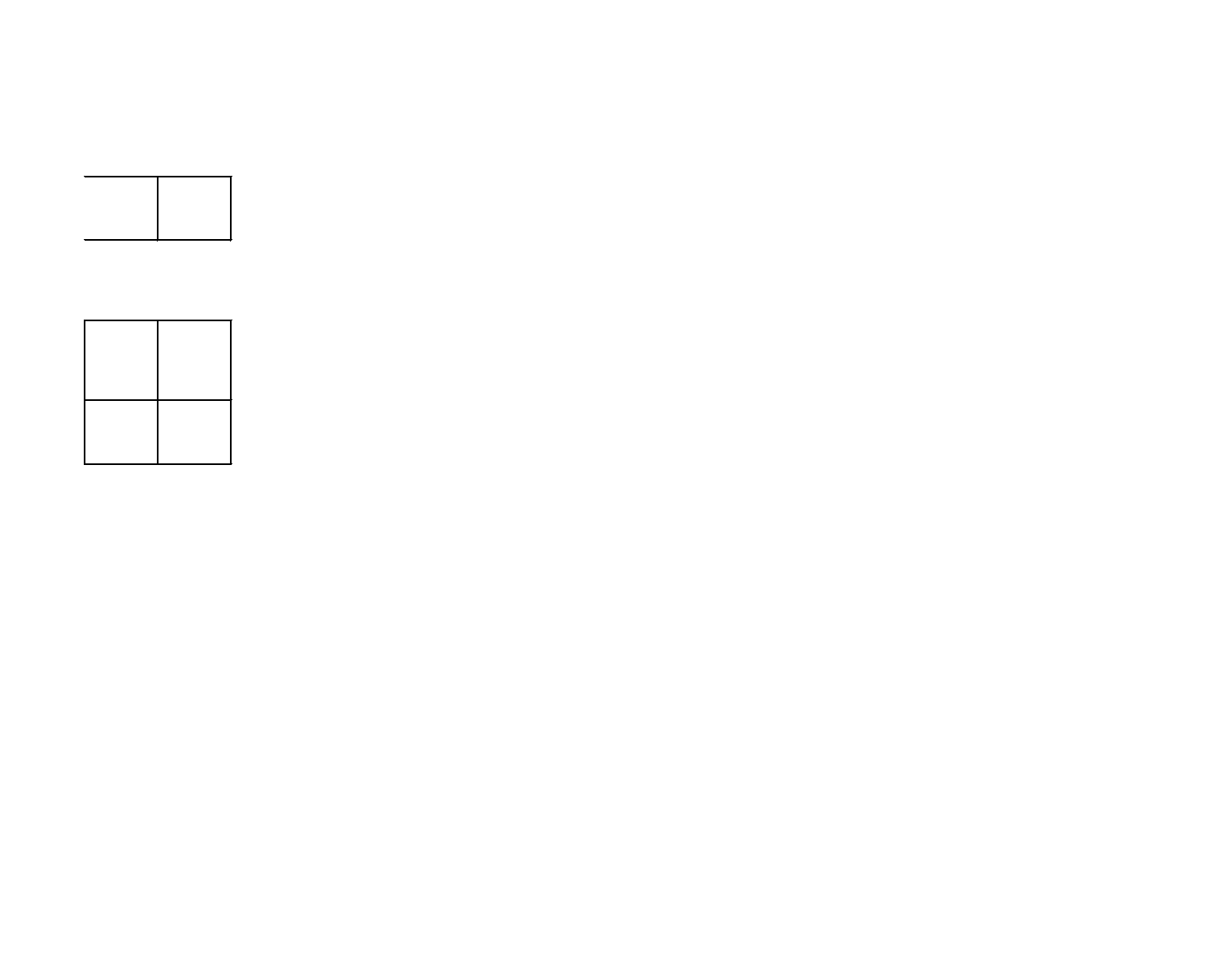